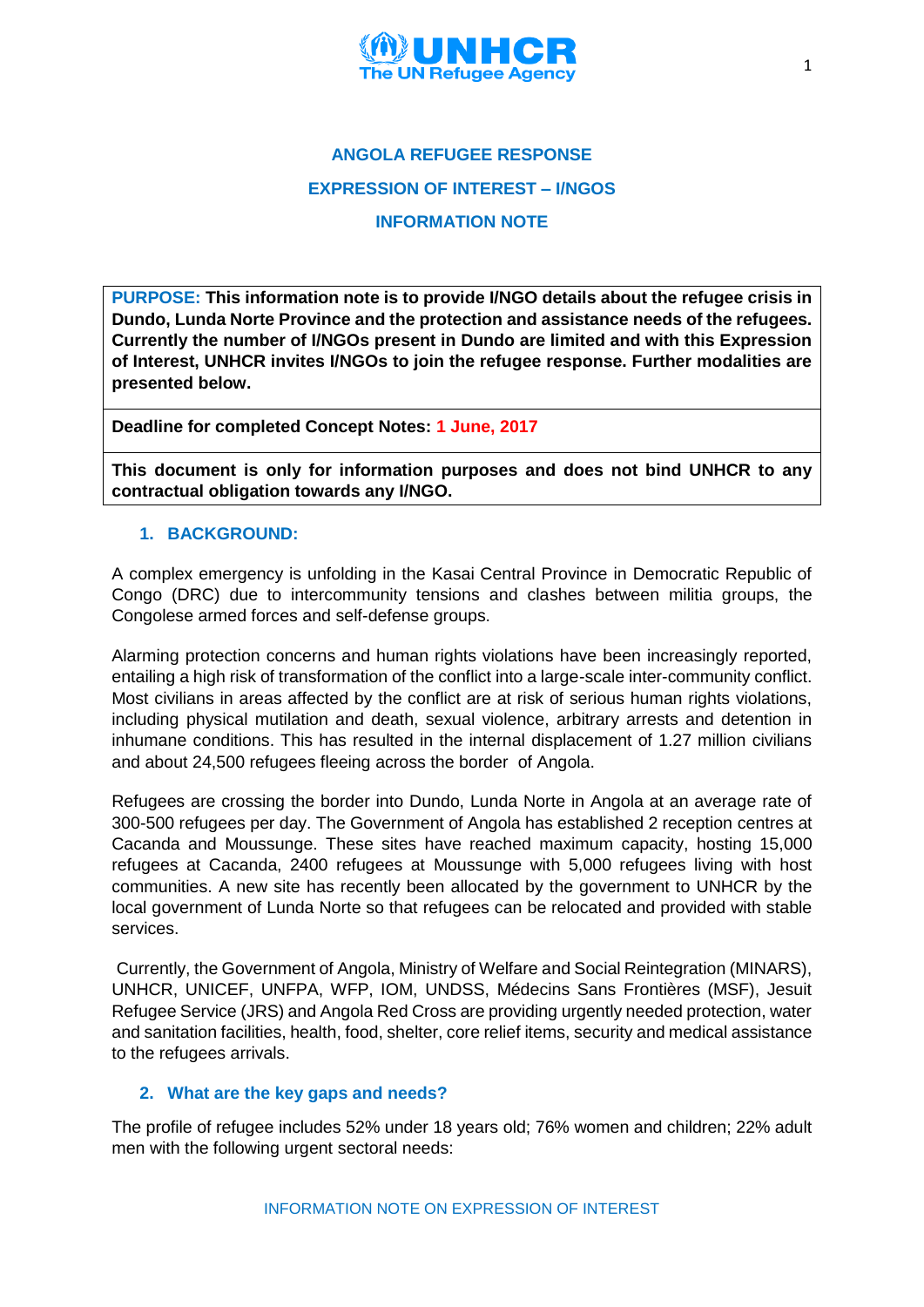- Protection (prevention and response to SGBV, child protection including UASC, registration, community-based protection, provision of specialised assistance, including psychosocial support and counselling, legal counselling, family reunification, community mobilisation)
- WASH (water facilities, prevention of diseases, safe sanitation facilities)
- Infrastructure: (site development, educational facilities, community centres, health clinics, reception centres)
- Camp Management
- Health: (medical supplies, information campaigns, referrals)
- Shelter: (emergency and transitional shelters, distribution of shelter kits, site planning)

### **3. When will the new refugee site be developed and how?**

Technical plans for the new site in Louvua are being worked out. Once finalized, partners can have the following:

- Site development and layout
- Parameters of basic infrastructures such educational and communal facilities, health clinics and registration and reception areas, protection desks

# **4. Which I/NGOs are eligible to apply?**

All I/NGOs are invited to apply.

### **5. How long will the projects last?**

The project activities will last from June till 31 December 2017 with a possibility of extension depending on the life cycle of the current refugee response in Angola.

#### **6. What should be included in the submission of the concept note?**

Please use the concept note template to make your submission.

- Primary responsibilities and area of focus should be mentioned. Along with the costs of the proposed activities, salaries of staff engaged in the implementation of the projects and minimal support costs can be included.
- Support costs can be included. However this costs needs to be minimal and reasonable with an appropriate balance between programme costs and support costs.
- Salary costs should be clearly indicated in the submitted concept note. No increase in salary costs will be permitted beyond what was included in the concept note.

#### **7. Is there a budget ceiling/ threshold for the concept note?**

No, partners can submit concept notes with the anticipated costs. However, the proposal is assessed and evaluated based on sector expertise, project management, local experience and presence, cost efficiency, quality of workplan and past performance.

## **8. Do I need to submit a detailed budget?**